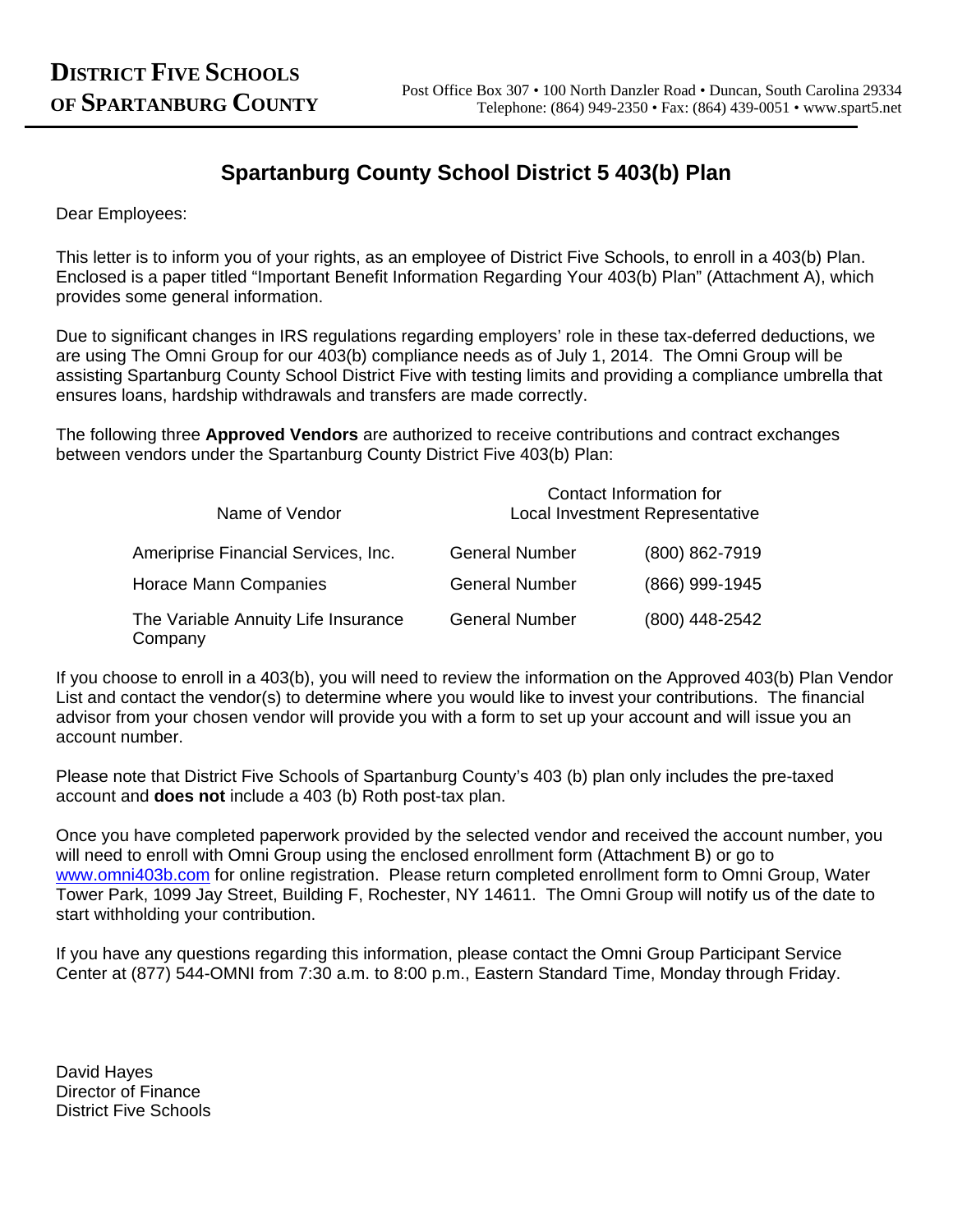# **THE OMNIGROUP**

Listens, Leads, Delivers,

## **Important Benefit Information Regarding Your 403(b) Plan**

## **What is a 403(b) retirement plan?**

A 403(b) is a tax-deferred retirement plan for employees of public educational institutions and certain other non-profit organizations. A 403(b) plan allows you to contribute a portion of your compensation on a pre-tax basis in order to save for your retirement. Contributions are made to the plan by payroll deduction.

## **Can I make contributions to the 403(b) plan?**

You have the right to make contributions/elective deferrals to the 403(b) plan. If you wish to start contributing to the plan, refer to the question titled "What do I need to do in order to start making elective deferrals?" for information on how to get started.

## **What are the benefits of contributing to a 403(b) plan?**

- Contributing to a 403(b) plan helps to ensure that you will have funds to provide yourself with an income during retirement.
- The pre-tax elective deferrals that you make to the plan now are not taxed until you withdraw them. This means you are lowering your taxable income now, and will potentially lower the amount of income tax you will pay on those funds at the time of withdrawal, when you may be in a lower tax bracket.
- Both your pre-tax elective deferrals and earnings grow tax free until they are withdrawn.
- NOTE: The plan for District Five Schools of Spartanburg County does not allow for a *post-tax 403 (b) ROTH*

## **What do I need to do in order to start making elective deferrals?**

Your first step will be to contact a participating 403(b) service provider (vendor) to establish your investment account. A list of participating service providers (vendors) for your employer is available on OMNI®'s website at www.omni403b.com. From the Omni Group website, select the "state" of "SC" and then "Spartanburg County District Five Schools" as the Employer Name. The approved Vendor list will be available for your review.

After working with your vendor to establish your account and select investment vehicles, you will then need to complete an OMNI® online Salary Reduction Agreement (SRA) to initiate your deductions **or** complete and mail Attachment B – 403(b) Salary Reduction Agreement Form (SRA) to the Omni Group. If you are unable to access the website or want additional information, please contact the Omni Group Participant Service Center at (877) 544-OMNI from 7:30 a.m. to 8: 00 p.m. Eastern Standard Time Monday through Friday.

## **How much can I contribute to a 403(b) plan?**

Contribution limits are dependent on a number of factors. The IRS base limit in 2014 is \$17,500. Employees over the age of 50 are automatically eligible to increase this amount to \$23,000. Individuals with more than 15 years of consecutive service with their current employer MAY be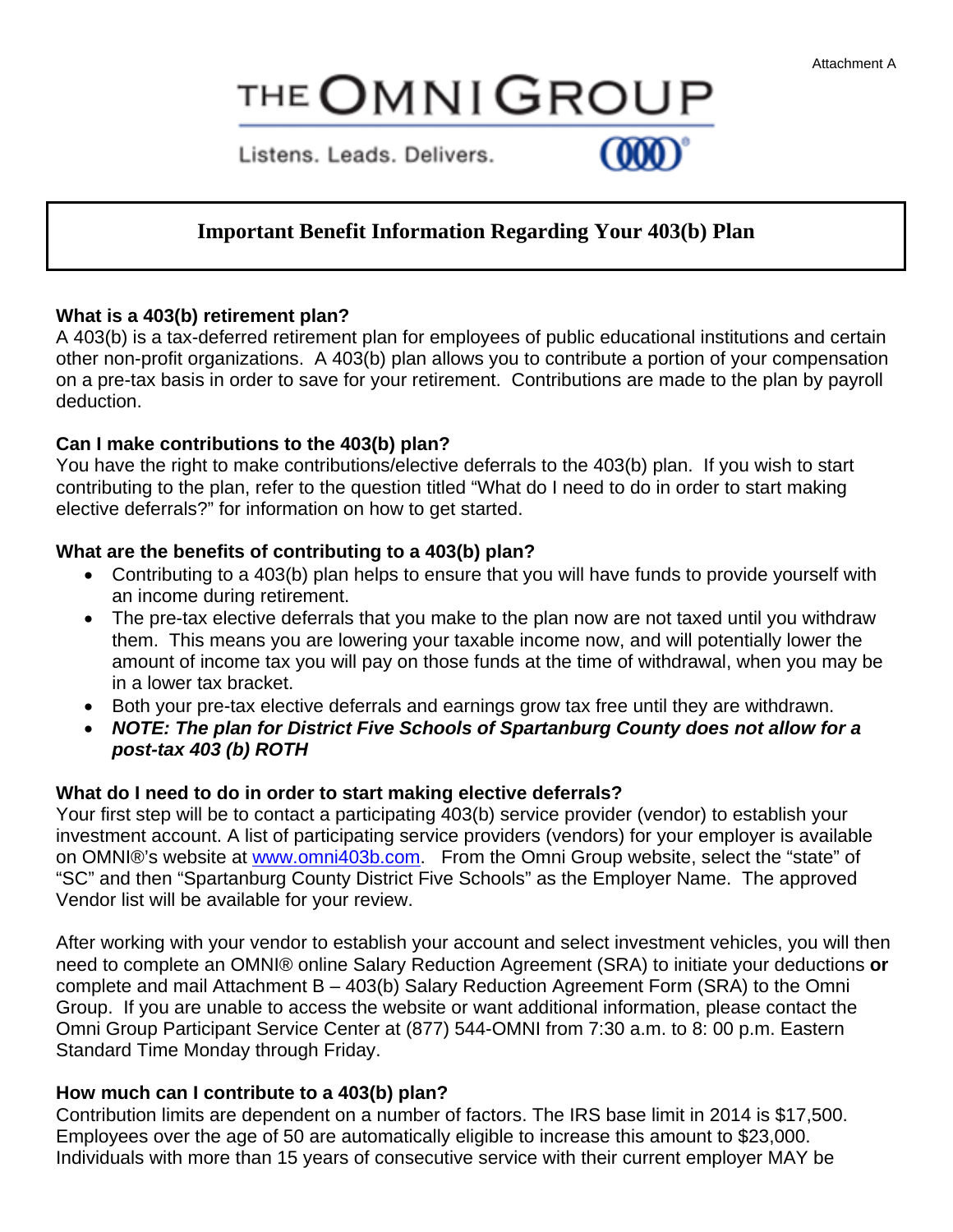eligible to contribute up to an additional \$3,000 beyond their age based maximum. Please contact OMNI's Customer Care Team for assistance determining your eligibility for the service based catchup.

## **When can funds be withdrawn from a 403(b) plan?**

A 403(b) retirement plan is intended as a way to save over the long-term for your retirement. Therefore, distribution of the funds are only allowed when you separate from service, are disabled, die or are at least age 59 ½.

Taking a non-taxable loan or a hardship withdrawal are available options to you should it be necessary for you to withdraw funds from your 403(b) plan prematurely. Taking a hardship withdrawal must meet the requirements of an immediate and heavy financial need. However, certain income taxes and tax penalties may apply, depending on the situation.

For more information on enrolling in your 403(b) Plan, making changes to your current deferral or vendor elections, or any other questions or requests for information, **Omni Group, Water Tower Park, 1099 Jay Street, Building F, Rochester, NY 14611**.

If you have any questions regarding this information, please contact the **Omni Group Participant Service Center at (877) 544-OMNI** from 7:30 a.m. to 8:00 p.m. Eastern Standard Time Monday through Friday.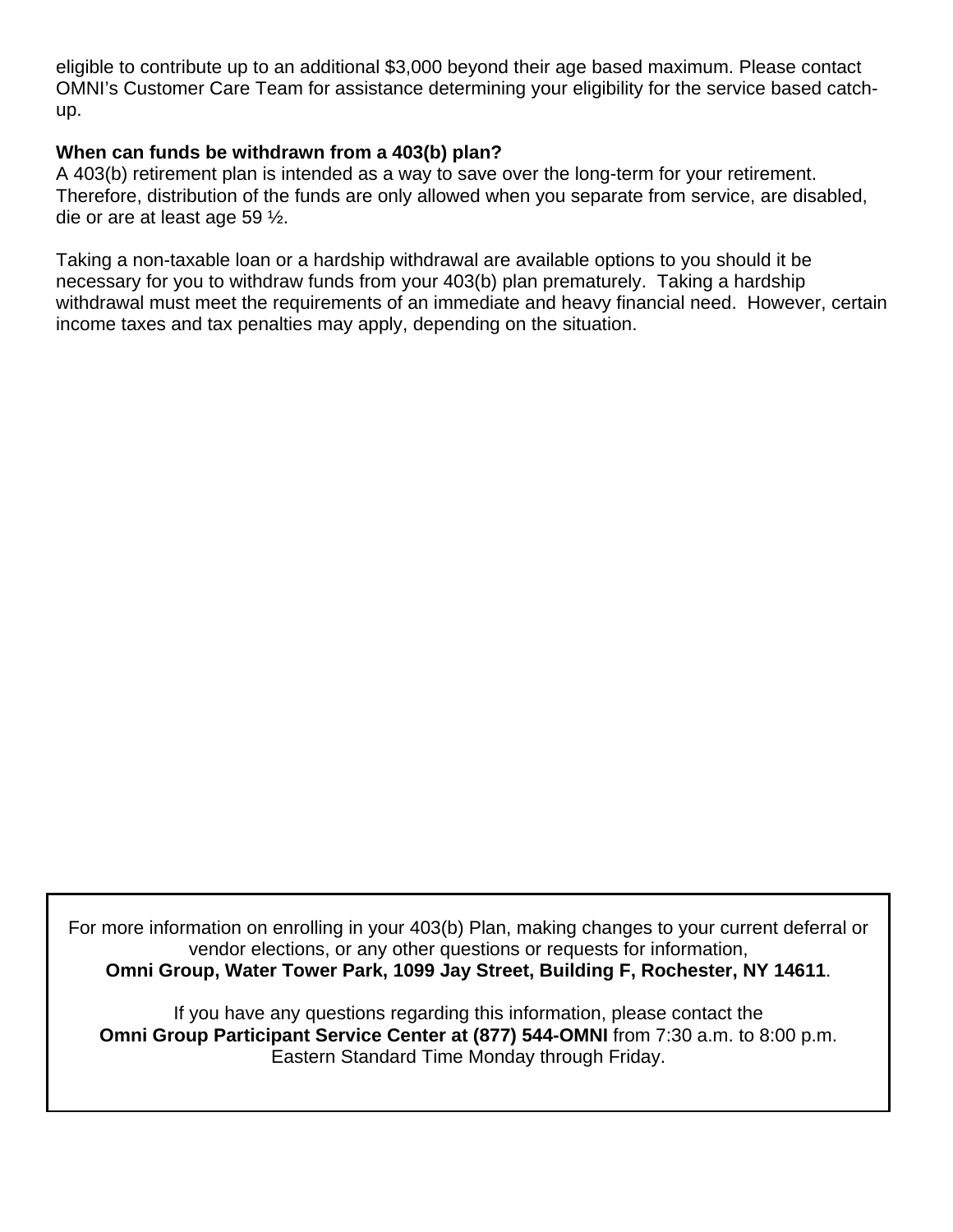## MNI THE

Listens.

Delivers.

 **403(b) SALARY REDUCTION AGREEMENT FORM (SRA) For Tax Sheltered Annuities and Custodial Accounts**

#### ■ **Please supply the information requested below.**

Leads.

- **Read all agreements on this form before submitting.**
- **Fields having an asterisk notation are required.**

#### **IMPORTANT NOTICE: Before You Sign, Read All Information on this form:**

403(b) A Tax Sheltered Annuity ("TSA") is an investment account that is set aside for your retirement (only), and is paid for with "pre-tax" dollars. A Custodial Account ("CA") is the group or individual custodial account or accounts, established for each Employee, by the Employer, or by each Employee individually, to hold assets of the Plan. Unless utilizing the catch-up provisions, your Maximum Allowable Contribution ("MAC") cannot exceed \$17,500 (\$23,000 if age 50 or over). Both TSA & CA receive tax deferred treatment.

#### **Part 1: Employee Information**

Please check here if you have contributed to another 403(b) or 401(k) plan with another employer this calendar year. If so, please provide the amount of the year-to-date contributions you have made to the other employer's plan: \$ and the name of the

| other employer:                                                                  |             |         |                          |                   |  |                              |  |
|----------------------------------------------------------------------------------|-------------|---------|--------------------------|-------------------|--|------------------------------|--|
| * Social Security Number:                                                        | First Name: |         |                          | MI:<br>Last Name: |  |                              |  |
| *Address:                                                                        |             |         |                          |                   |  |                              |  |
| $*$ City:<br>* Date of Birth:                                                    | Phone:      | *State: | *Zip:<br>*Email address: |                   |  |                              |  |
| <b>Part 2: Employer Information</b><br>* Full Organization Name, City and State: |             |         |                          |                   |  | * Date of Hire: (mm/dd/yyyy) |  |
| Dout 2. Contribution Information                                                 |             |         |                          |                   |  |                              |  |

#### **Part 3: Contribution Information**

#### **OPTION 1: Recurring Contributions**

**WARNING!!! Any new recurring contributions will supercede all current recurring contributions to your employer's 403(b) plan administered by OMNI. If you are currently contributing to multiple service providers under your employer's 403(b) plan, please be sure to list all contributions you wish to continue. Any active 403(b) contributions found in our records, but not listed below WILL BE DISCONTINUED.**

#### **Also, a contribution may be discontinued by listing it below with an amount of zero.**

| Please withhold funds from my pay for the following 403(b) contributions until further notice:                      |                         |                                 |                       |                       |                                                                        |                     | <b>Percent Per</b> |
|---------------------------------------------------------------------------------------------------------------------|-------------------------|---------------------------------|-----------------------|-----------------------|------------------------------------------------------------------------|---------------------|--------------------|
| <b>Plan Type</b>                                                                                                    | <b>Service Provider</b> | Account#                        |                       | <b>Effective Date</b> | <b>Amount Per Pay</b>                                                  | 0R                  | <b>Pay Period</b>  |
| ROTH 403(b)<br>403(b)                                                                                               |                         |                                 |                       |                       |                                                                        |                     |                    |
| ROTH 403(b)<br>403(b)                                                                                               |                         |                                 |                       |                       |                                                                        |                     |                    |
| ROTH 403(b)<br>403(b)                                                                                               |                         |                                 |                       |                       |                                                                        |                     |                    |
| ROTH 403(b)<br>403(b)                                                                                               |                         |                                 |                       |                       |                                                                        |                     |                    |
| If you have requested a percentage amount for any of the contributions above, please supply:<br>Your Annual Salary: |                         | Number of Pay Periods Per Year: |                       |                       |                                                                        |                     |                    |
| Please check here if you are NOT a full-time employee                                                               |                         |                                 |                       |                       |                                                                        |                     |                    |
| <b>OPTION 2: One-Time Contributions (Elective Contributions Only)</b>                                               |                         |                                 |                       |                       | After this contribution, any 403(b)<br>recurring contributions to this |                     |                    |
| <b>Plan Type</b>                                                                                                    | <b>Service Provider</b> | Account#                        | <b>Effective Date</b> | Amount                | service provider should be:                                            |                     |                    |
| $\overline{R}$ ROTH 403(b)<br>$\vert$ 403(b) $\vert$                                                                |                         |                                 |                       |                       |                                                                        | <b>DISCONTINUED</b> | <b>RESUMED</b>     |
| $\sqrt{ }$ 403(b) $\sqrt{ }$ ROTH 403(b)                                                                            |                         |                                 |                       |                       |                                                                        | <b>DISCONTINUED</b> | RESUMED            |
| $\begin{array}{ c c c c } \hline \end{array}$ 403(b) ROTH 403(b)                                                    |                         |                                 |                       |                       |                                                                        | <b>DISCONTINUED</b> | <b>RESUMED</b>     |
| $\sqrt{\phantom{a}}$ 403(b) $\sqrt{\phantom{a}}$ ROTH 403(b)                                                        |                         |                                 |                       |                       |                                                                        | <b>DISCONTINUED</b> | RESUMED            |
| Please check here if you are NOT a full-time employee                                                               |                         |                                 |                       |                       |                                                                        |                     |                    |

#### **OPTION 3: Participation Opt Out**

**I do not wish to participate at this time.** I understand that I may participate in the future simply by filling out a new Salary Reduction Agreement form.